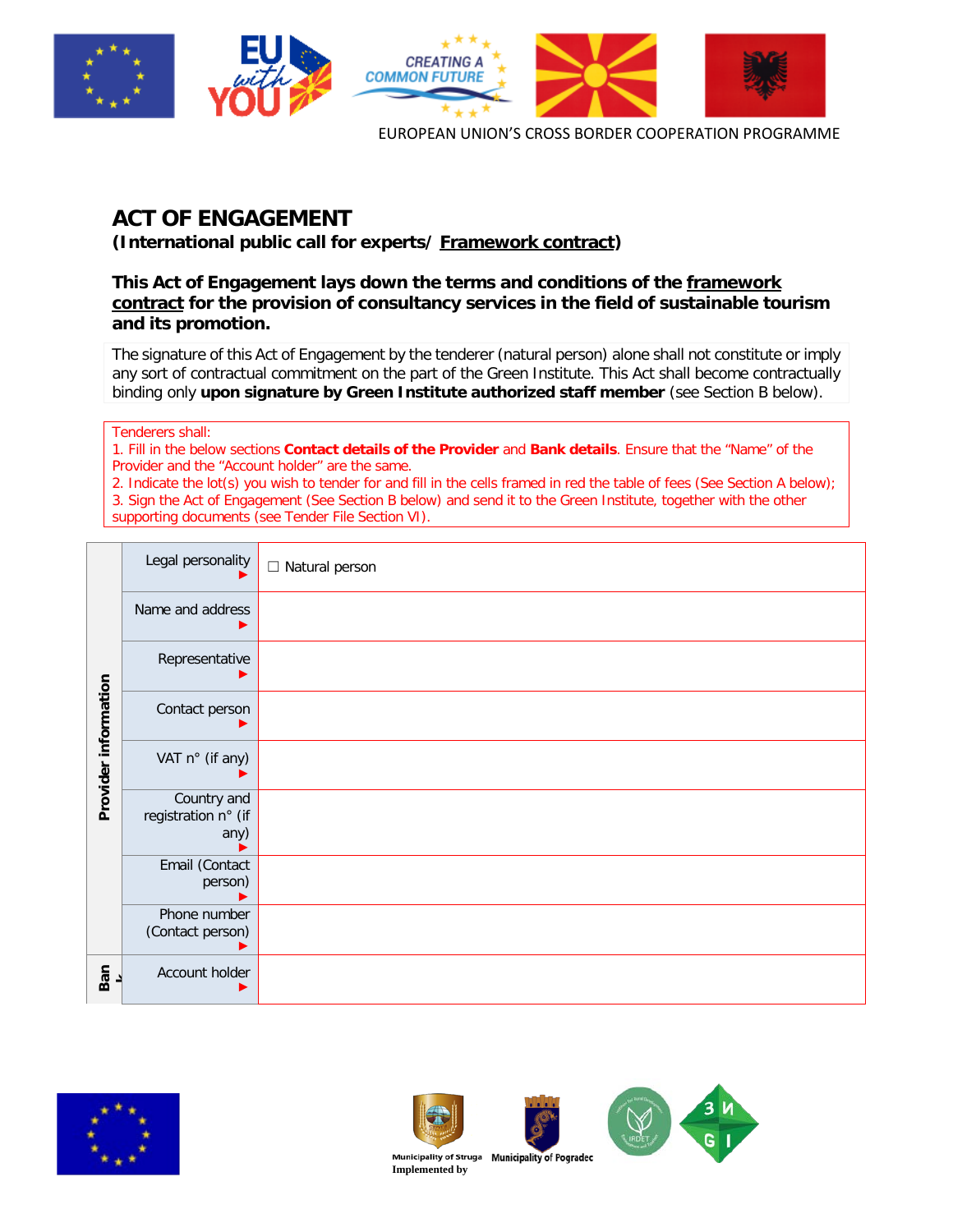

| IBAN n°<br>(if available) | Full bank account<br>n° (for non-IBAN<br>countries only) $\blacktriangleright$ |  |
|---------------------------|--------------------------------------------------------------------------------|--|
| Bank name<br>and Branch   | <b>BIC/SWIFT Code</b>                                                          |  |
| <b>Bank Address</b>       | Account currency                                                               |  |









**Municipality of Struga** Municipality of Pogradec<br>Implemented by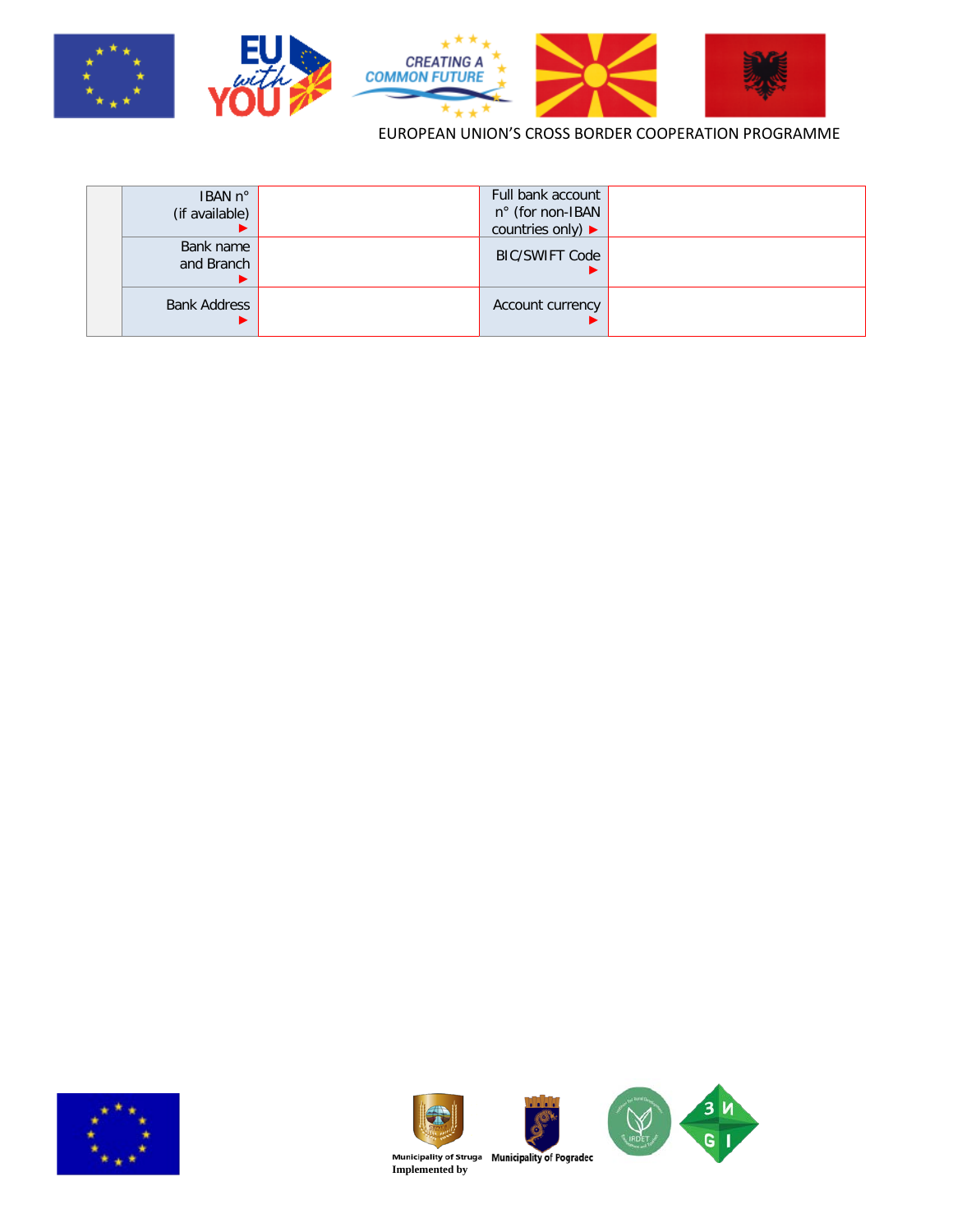

# **A. Terms of reference/Table of unit fees**

Green Institute is currently implementing an EU funded project "Struga & Pogradec for promoting tourism and cultural heritage - COOLTOUR" commenced in January 2022 and has a duration of 36 months. It aims to stimulate a balanced, inclusive and sustainable socio-economic development in the cross-border area and, at the same time to develop the potential of tourism by promoting cultural heritage and values in both Municipalities of Struga and Pogradec. The lead applicant of the project is Municipality of Struga, and the coapplicants are Municipality of Pogradec, "Citizens organization for Ecologic and Sustainable Development Green Institute" (in North Macedonia) and IRD&ET (in Albania). In that context, it is looking for up to 12 Providers for the provision of consultancy services in the field of sustainable tourism, cultural and historical heratige, including training methodology to be requested by the Green Institute on an as-needed basis, in compliance with the ordering procedure defined below.

Duration of the Project: January 2022 – December 2024.

Each time an order form is sent, the selected Provider undertakes to take all the necessary measures to send it signed to the Green Institute within 2 (two) working days after its reception.

## **Pooling**

For each order, Green Institute will select from the pool of pre-selected tenderers for the lot concerned the Provider who demonstrably offers best value for money for its requirement when assessed – for the Order concerned – against the criteria of:

- quality (including as appropriate: capability, expertise, past performance, availability of resources and proposed methods of undertaking the work);
- availability (including, without limitation, capacity to meet required deadlines and, where relevant, geographical location); and
- price.

If a Provider is unable to take an Order or if no reply is given on his behalf within the above deadline, the Green Institute may call on another Provider selected under that lot, using the same criteria, and so on until a suitable Provider is contracted.

## **Lots**

The Tenderer declares that they submit a tender for the following lot/s:

| one, several or all lots. | Tenderers shall tick the box(es) corresponding to the lot(s) they tender for. They can tender for               |                                             |
|---------------------------|-----------------------------------------------------------------------------------------------------------------|---------------------------------------------|
|                           | Lots                                                                                                            | Maximum number of Provide(s) to be selected |
|                           | Lot 1 - Sustainable tourism Experts<br>(One Team Leader, responsible for<br>development of initial methodology) |                                             |



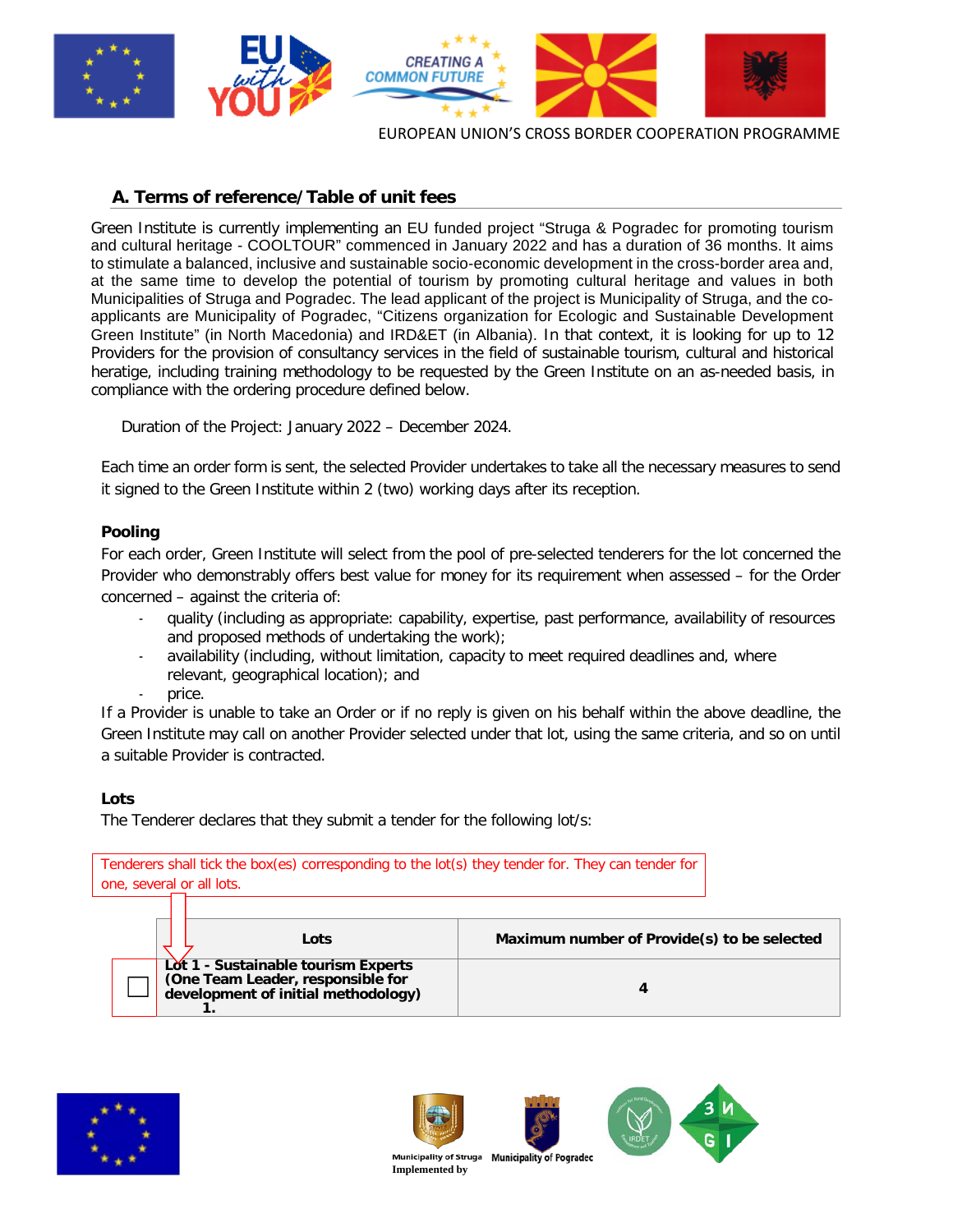

| Lot 2 - Promotion/Marketing Experts |  |
|-------------------------------------|--|
| Lot 3 - Cultural Experts            |  |

## **Fees**

The fees indicated below will be applicable throughout the duration of the Framework Contract. Prices are indicated in Euros without VAT. **Tenders proposing a fee above the exclusion level will be entirely and automatically excluded from the tender procedure.**

|                                                                                                | The Provider shall indicate its proposed fee(s) in the |          |                    |
|------------------------------------------------------------------------------------------------|--------------------------------------------------------|----------|--------------------|
|                                                                                                |                                                        |          | box(es) below.     |
|                                                                                                |                                                        |          |                    |
| LOT 1 – Type of Units $\Psi$                                                                   |                                                        | Unit fee | lusion level<br>ЕX |
| Lot 1: Sustainable tourism Experts                                                             |                                                        |          | 150                |
| Daily fee for the provision of services as described in Section C of the Terms<br>of Reference |                                                        |          |                    |

| This Framework Contract takes effect as from the date of its signature by both parties and is<br>concluded until:                     |  |  |
|---------------------------------------------------------------------------------------------------------------------------------------|--|--|
| The Framework Contract may be renewed annually with the written agreement of the parties. It may not be<br>renewed beyond: 31/12/2024 |  |  |

|                                    | The Provider shall indicate its proposed fee(s) in the |          | box(es) below.     |
|------------------------------------|--------------------------------------------------------|----------|--------------------|
| LOT 2 - Type of Units $\nabla$     |                                                        | Unit fee | EX<br>lusion level |
| Lot 2: Promotion/Marketing experts |                                                        |          | 150                |







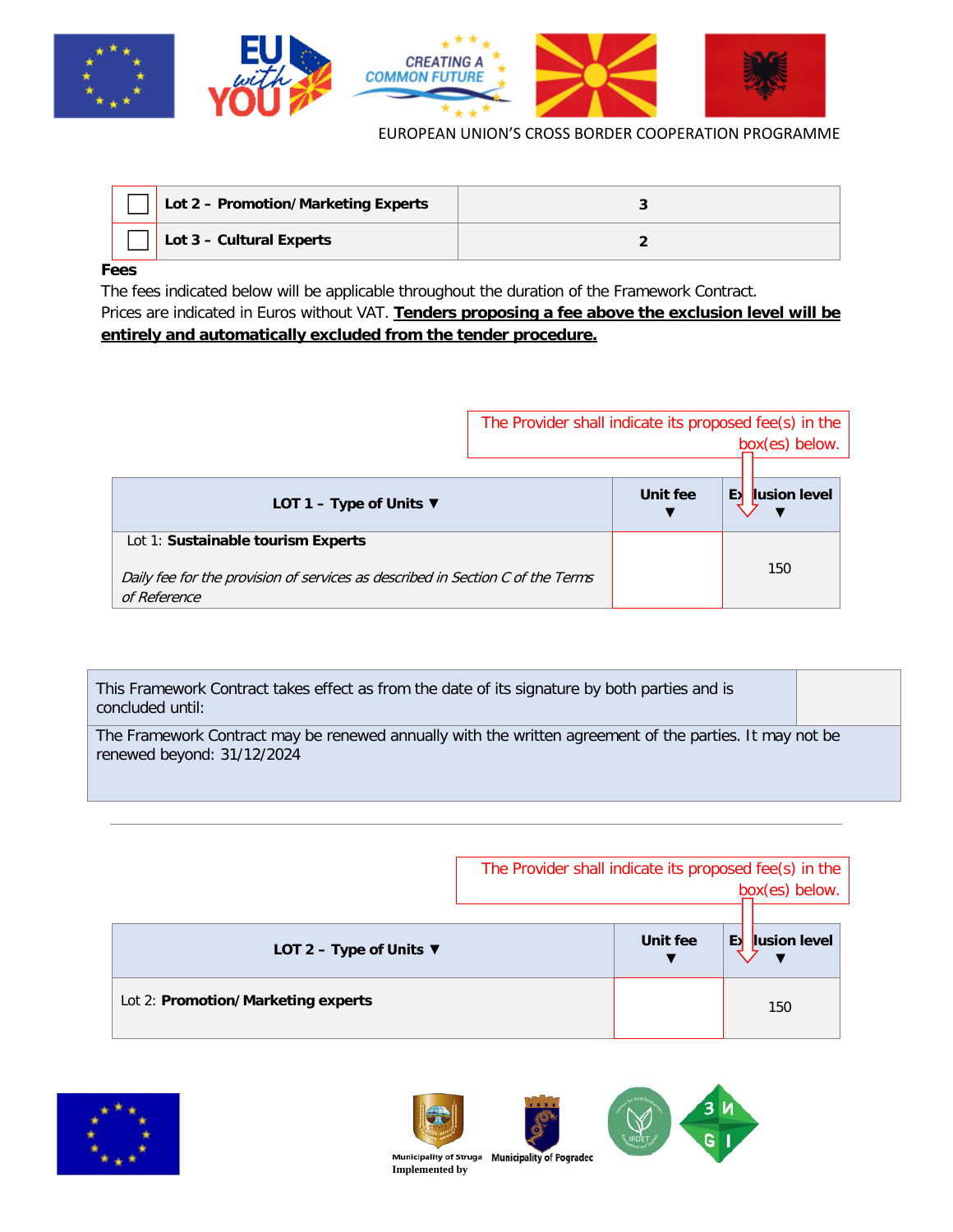

| Daily fee for the provision of services as described in Section C of the Terms<br>of Reference |  |  |
|------------------------------------------------------------------------------------------------|--|--|
|------------------------------------------------------------------------------------------------|--|--|

This Framework Contract takes effect as from the date of its signature by both parties and is concluded until:

The Framework Contract may be renewed annually with the written agreement of the parties. It may not be renewed beyond: 31/12/2024









**Municipality of Struga** Municipality of Pogradec<br>Implemented by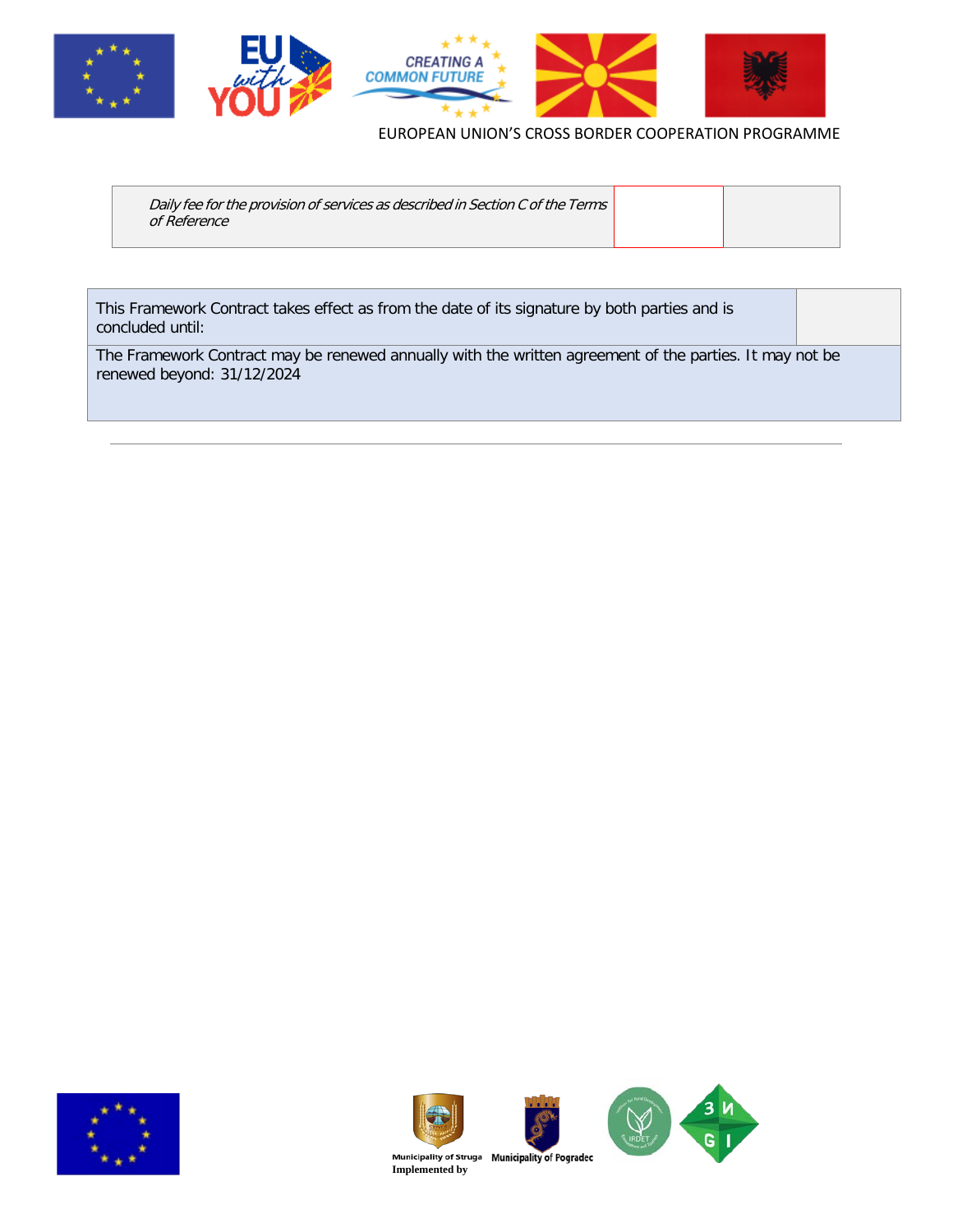

|                                                                                                                           | The Provider shall indicate its proposed fee(s) in the<br>box(es) below. |          |                    |
|---------------------------------------------------------------------------------------------------------------------------|--------------------------------------------------------------------------|----------|--------------------|
| LOT 3 – Type of Units $\nabla$                                                                                            |                                                                          | Unit fee | Еx<br>lusion level |
| Lot 3: Cultural experts<br>Daily fee for the provision of services as described in Section C of<br>the Terms of Reference |                                                                          |          | 150                |

This Framework Contract takes effect as from the date of its signature by both parties and is concluded until:

The Framework Contract may be renewed annually with the written agreement of the parties. It may not be renewed beyond: 31/12/2024

## **B. Declaration of Agreement and Signature**

I, the undersigned, acting on my own behalf as Provider indicated below, hereby:

- declare that the information provided to the Green Institute under this procedure is complete, correct and truthful.
- acknowledge, in signing this document, that I have been notified that if any of the statements made or information provided prove to be false, the Green Institute reserves the right to exclude the offer concerned from the procedure or to terminate any existing contractual relations related to the latter;
- express consent to any audit or verification that the Green Institute may initiate by any means on the information provided under this procedure;
- declare that I am not in any of the situations listed in the exclusion criteria as reproduced in the Tender File;
- declare that I am not in in a situation of a conflict of interests or a potential conflict of interest in relation to this procedure. I have been notified and understand that a conflict of interests may arise, in particular, from economic interests, political or national affinities, emotional or family ties or any other type of shared relationship or interest;
- undertake to update the Green Institute with significant information changes within a reasonable time.
- accept without any derogation all the terms of the Legal Conditions as reproduced in the present document and understand that its signature **shall constitute signature of the contract** with the Green Institute subject to the selection of the tender by the Green Institute and the signature of this Act by a representative of the Green Institute.









**Municipality of Struga<br>Implemented by Municipality of Pograded**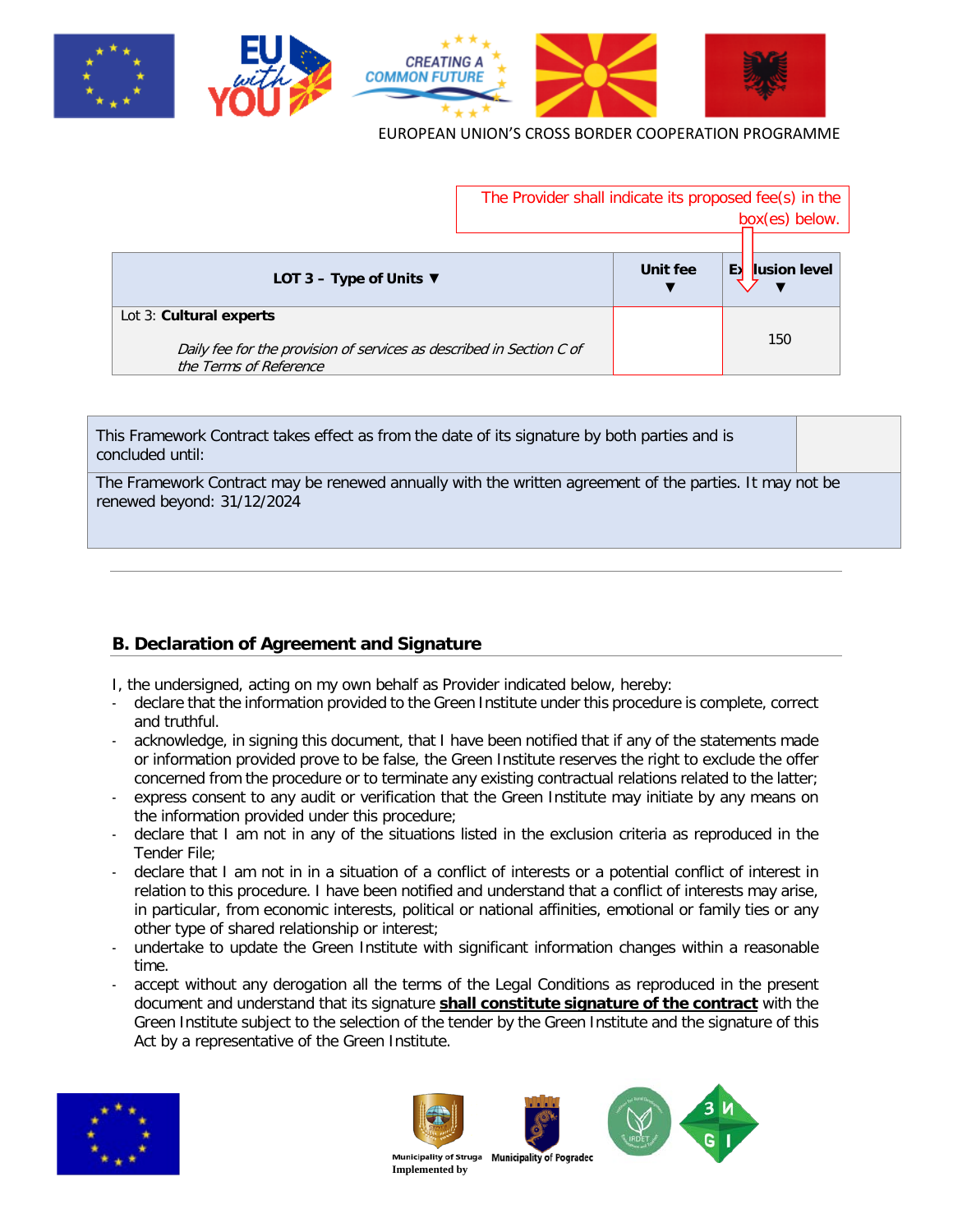

Sign the Act of Engagement and send it to the Green Institute, together with the other supporting documents (see Terms of Reference Section VI).  $\overline{\Pi}$ 

|           | For the Provider    |  | For the Green Institute ▼ |    |
|-----------|---------------------|--|---------------------------|----|
|           | Provider ▶          |  | Signatory (Name, Function |    |
| Signature | Signatory▶          |  | and Entity)               |    |
|           | Place of signature  |  | Place of signature        | In |
|           | Date of signature ▶ |  | Date of signature         |    |
|           | Signature▶          |  | Signature                 |    |

| <b>Selection</b> (this part is reserved for the Green Institute) |       |  |  |
|------------------------------------------------------------------|-------|--|--|
|                                                                  | Lot 1 |  |  |
|                                                                  | Lot 2 |  |  |
|                                                                  | Lot 3 |  |  |





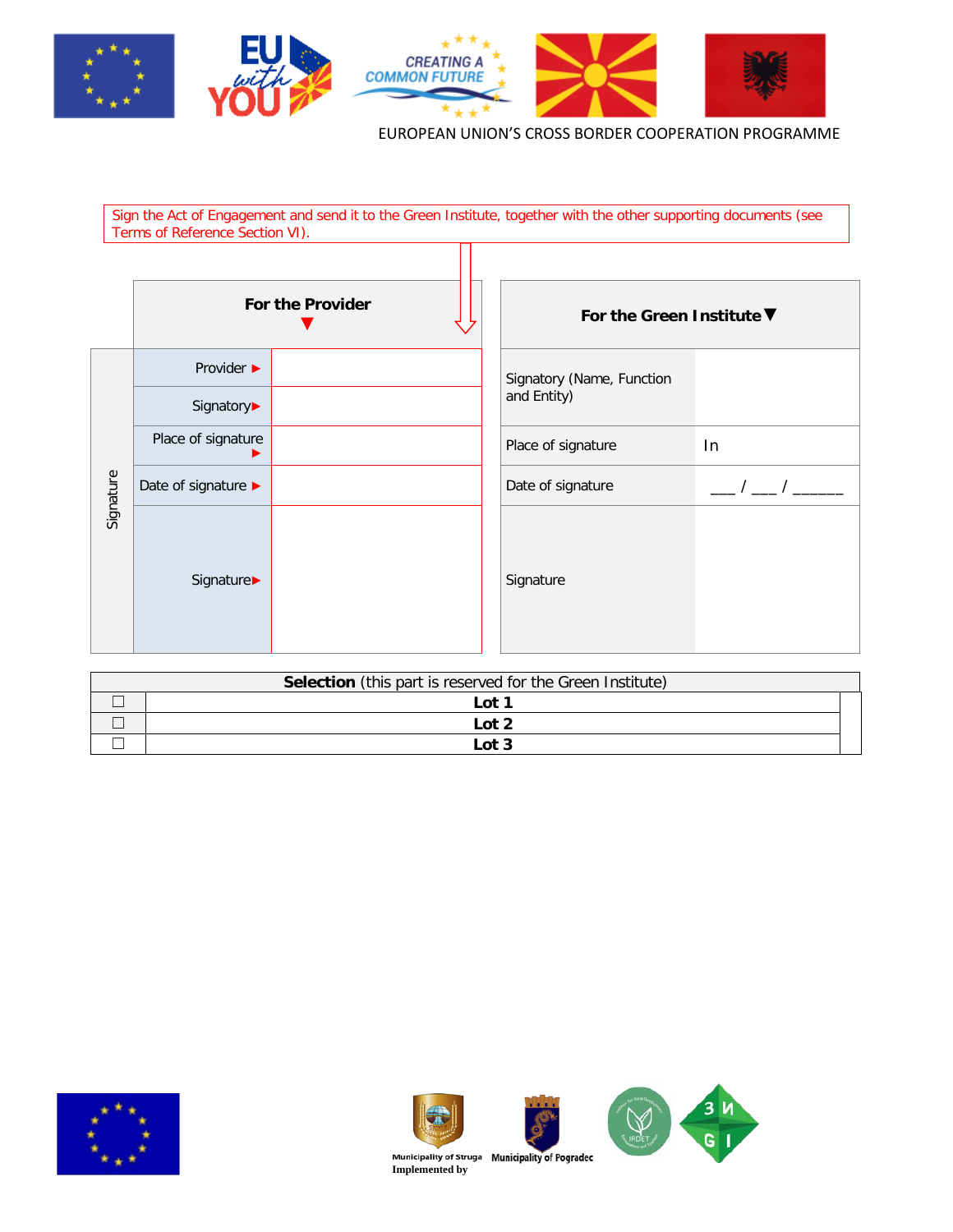

# **C. Legal Conditions**

## **ARTICLE 1 – GENERAL PROVISIONS**

- 1.1 The Provider undertakes, on the conditions and in the manner laid down by common agreement hereafter excluding any accessory verbal agreement, to provide the list of Deliverables reproduced in the Terms of reference (see Section A above) related to the present contract and in the tender submitted by the Provider. 1.2 The present contract is composed, by order of precedence, of:
	- a) the Act of Engagement, in its entirety (cover page, Sections A and B and the present Legal Conditions) and any subsequent Order; and
		- b) the Terms of Reference; and
		- c) the tender submitted by the Provider.
- 1.3 Any general purchasing terms and conditions of the Provider shall never prevail over these legal conditions. Any provision proffered by the Provider in its documents (general conditions or correspondence) conflicting with the clauses of these legal conditions shall be deemed void, except for any clauses which may be more favourable to the Green Institute .
- 1.4 For the purposes of this Contract:
	- a) "Contract" shall refer to the documents described in 1.2, above;
	- b) "Green Institute " shall mean the Green Institute of Europe;
	- c) "Deliverables" shall mean the services or goods as described in the Terms of reference;
	- d) "Parties" shall mean the Green Institute and the Provider;
	- e) "Provider" shall mean the legal or physical person selected by the Green Institute for the provision of the
	- Deliverables. This person may equally be referred to as the "Service Provider" or the "Consultant".

## **ARTICLE 2 – DURATION**

The contract is concluded until the day specified on the cover of the Tender File and takes effect as from the date of its signature by both parties. The contract may be renewed in accordance with the conditions laid down in Section A of the Act of Engagement. The Deliverables shall be executed in accordance with the timeframe indicated in the Terms of reference and in any subsequent Order form, or, by default, in the tender submitted by the Provider.

## **ARTICLE 3 – OBLIGATIONS OF THE PROVIDER**

# **3.1 General obligations**<br>**3.1.1.** The Provider bears

- 3.1.1. The Provider bears sole responsibility for all the decisions made and the human, technical, logistic and material resources used in the context of the Contract in order to provide the Deliverables, with due respect for the Green Institute of Europe's needs and constraints, as contractually defined.
- 3.1.2. The Provider recognises that it is subject to a general obligation to provide advice, including, but not limited to, an obligation to provide any relevant information or recommendations to the Green Institute. In this context, the Provider shall supply to the Green Institute all the advice, warnings and recommendations necessary particularly in terms of quality of Deliverables, security and compliance with professional standards. The Provider also undertakes to inform the Green Institute as soon as it becomes aware, during the execution of the Contract, of any initiatives and/or adopted laws and regulations, policies, strategies or action plans or any other development related to the object of the Contract.

## **3.2 Intellectual services**

- 3.2.1. The provisions of Articles 3.2.2 to 3.2.10 shall apply insofar as the contract concerns the provision of intellectual services.
- 3.2.2. Unless agreed otherwise by the Parties, any written documents prepared by the Provider under the contract shall be written in English and produced on a word processing file. In case the Parties agree that a written document shall be prepared in a language other than English or French, a summary in English or French shall be included in the said document.
- 3.2.3. Unless agreed otherwise by the Parties, all written documents of more than 1,500 words shall be preceded or accompanied by a text summarising the subject and main conclusions and shall not, unless specifically required, exceed 5,000 words.





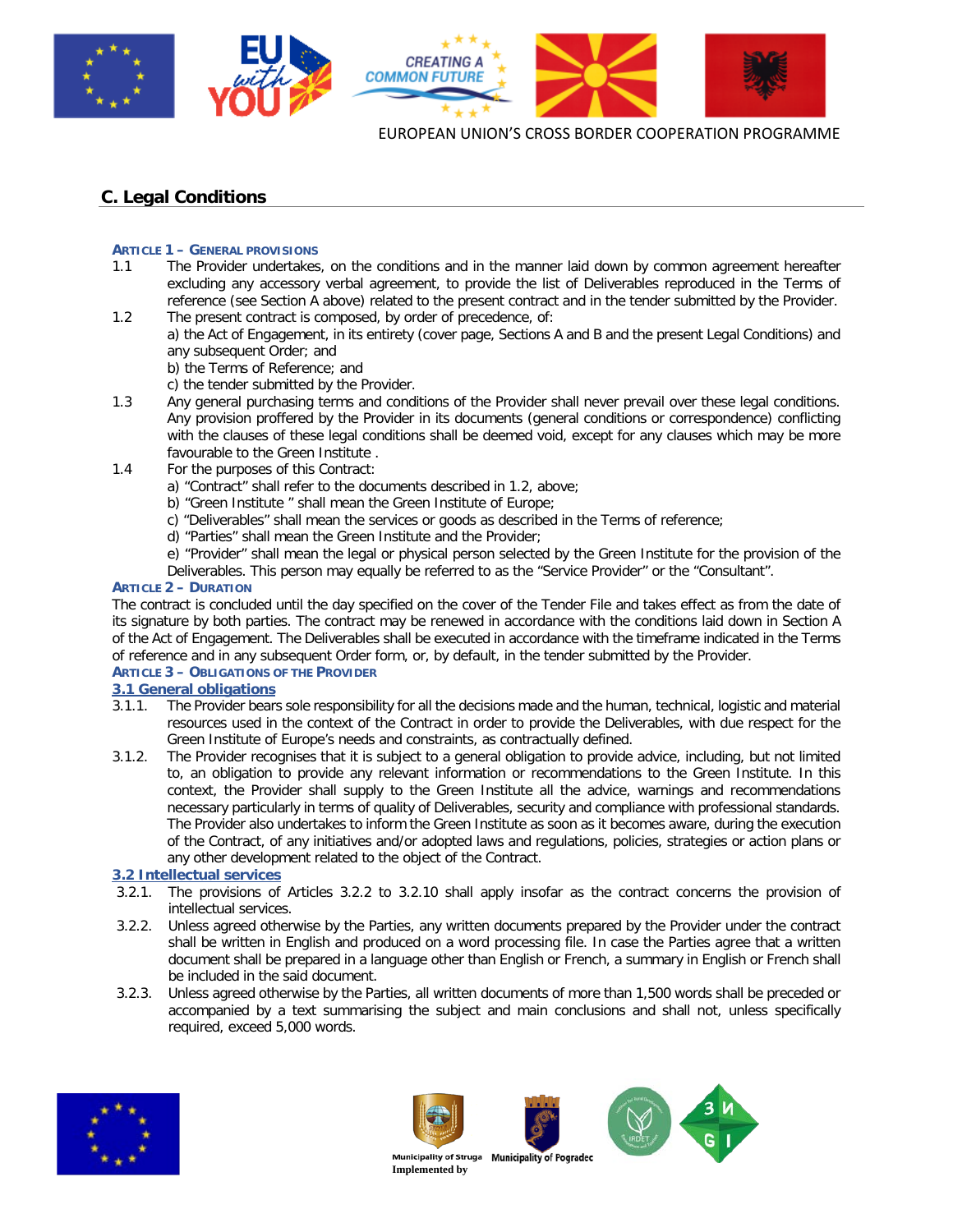

- 3.2.4. The Provider guarantees that the Deliverables conform to the highest academic standards.
- 3.2.5. The Provider cedes irrevocably and exclusively to the Green Institute throughout the entire world and for the entire period of copyright protection, all rights on the Deliverable(s) produced as a result of the execution of the present contract. Such rights shall include in particular the right to use, reproduce, represent, publish, adapt, translate and distribute – or to have used, reproduced, represented, published, adapted, translated and distributed - in any country, in any language, in any form and on any kind of support, including on a CD-ROM or the Internet, the said Deliverables, or any part thereof.
- 3.2.6. The Green Institute reserves the right to exercise the above-mentioned rights for any purpose falling within its activities.
- 3.2.7. The Provider guarantees that use by the Green Institute of the Deliverable(s) produced as a result of the execution of the present contract will not infringe the rights of third parties. However, should the Green Institute incur liability as the result of any such infringement; the Provider will compensate it in full for any damage it may suffer in consequence.
- 3.2.8. Notwithstanding the provision in Article 3.2.5 above, the Green Institute may, on prior application by the Provider, authorise the Provider to use the Deliverable(s) referred to above. When giving the Provider such authority, the Green Institute will inform the Provider of any conditions to which such use may be subject.
- 3.2.9. Any intellectual property rights of the Provider over methods, knowledge and information which are in existence at the date of the conclusion of the Contract and which are comprised in or necessary for or arising from the performance of the Contract shall remain the property of the Provider. However, in consideration of the fees payable pursuant to the Contract the Provider hereby grants the Green Institute a non-exclusive and free licence for the entire world and for the entire period of protection by the applicable intellectual property rights law for the use of such methods, knowledge and information insofar as they are an integral part of the Deliverable(s).
- 3.2.10. If the Deliverable(s) result(s) in the provision of a training session, and provided the training materials are not the property of the Green Institute, the Provider shall grant the participants in the training a non-exclusive licence for the entire world and for the entire period of protection by the applicable intellectual property rights law for their own professional use of those training materials.

## **3.3 Health and social insurance of the Provider or its employees**

The Provider shall undertake all necessary measures to arrange for health and social insurance during the entire contract. The Provider acknowledges and accepts in this regard that the Green Institute shall not assume any responsibility for any health and social risks concerning illness, maternity or accident which might occur during the performance of work under the contract.

## **3.4 Fiscal obligations**

The Provider undertakes to inform the Green Institute about any change of its status with regard to VAT, to observe all applicable rules and to comply with its fiscal obligations in:

a) submitting a request for payment, or an invoice, to the Green Institute in conformity with the applicable legislation; b) declaring all fees received from the Green Institute for tax purposes as required in his/her/its country of fiscal residence.

## **3.5 Loyalty and confidentiality**

- 3.5.1. In the performance of the present contract, the Provider will not seek or accept instructions from any government or any authority external to the Green Institute. The Provider undertakes to comply with the Green Institute 's directives for the completion of the Deliverables and to refrain from any word or act that may be construed as committing the Green Institute.
- 3.5.2. The Provider shall observe the utmost discretion in all matters concerning the contract, and particularly any matters or data that have been or are to be recorded that come to the Provider's attention in the performance of the contract. Unless obliged to do so under the terms of the contract, or expressly authorised to do so by the Secretary General of the Green Institute, the Provider shall refrain at all times from communicating to any person, legal entity, government or authority external to the Green Institute any information which has not been made public and which has come to the Provider's notice as a result of dealings with the Green Institute.









**Municipality of Struga<br>Implemented by Municipality of Pogradec**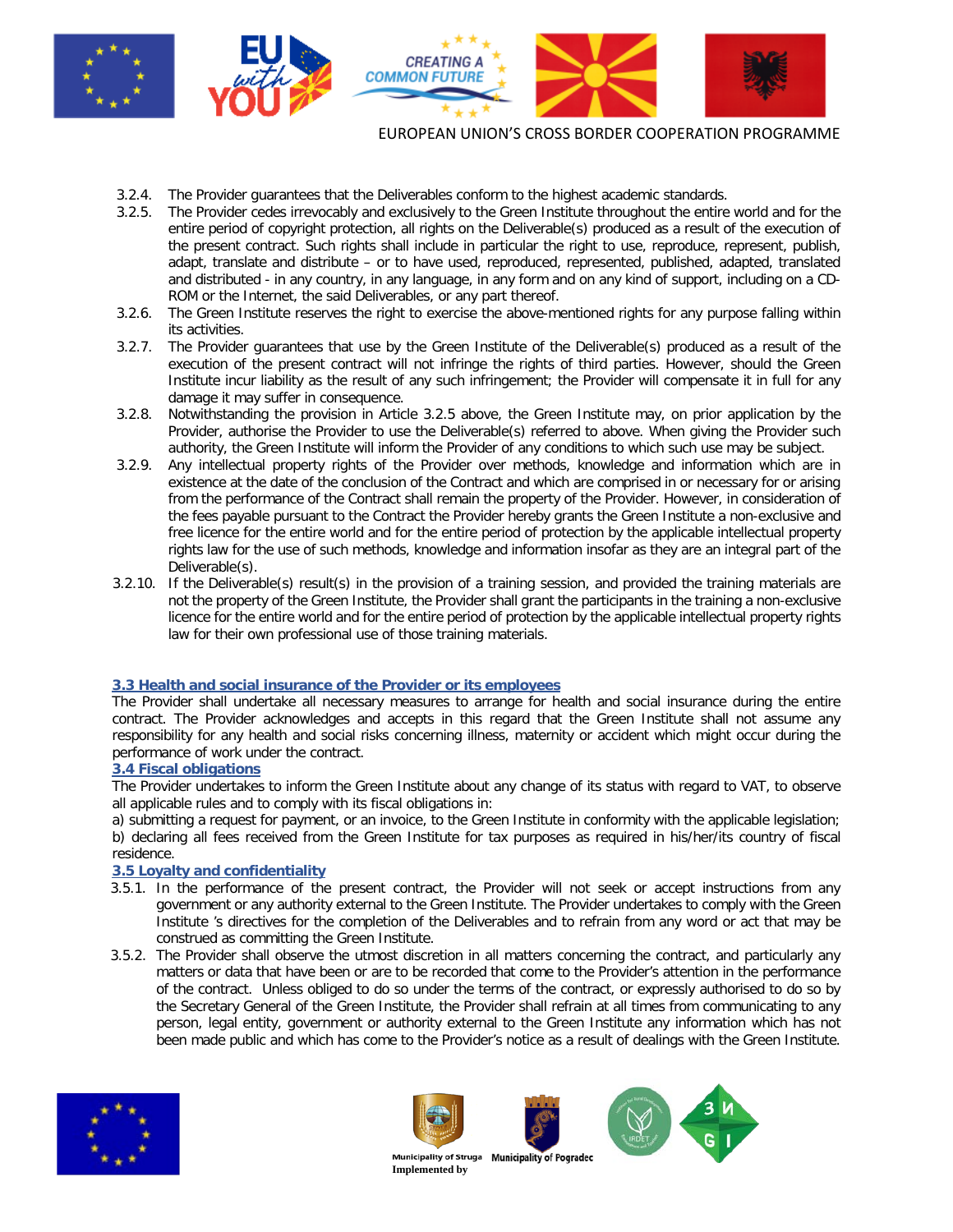

Nor shall the Provider seek to gain private benefit from such information. Neither the expiry of the contract nor its termination by the Green Institute shall lift these obligations.

## **3.6 Disclosure of the terms of the contract**

- 3.6.1. The Provider is informed and gives an authorisation of disclosure of all relevant terms of the contract, including identity and price, for the purposes of internal and external audit and to the Assembly of the Green Institute with a view to these latter discharging their statutory functions, as well as for the purpose of meeting the publication and transparency requirements of the Green Institute or its donors. The Provider authorises the publication, in any form and medium, including the websites of the Green Institute or its donors, of the title of the contract/projects, the nature and purpose of the contract/projects, name and locality of the Provider and amount of the contract/project.
- 3.6.2. Whenever appropriate, specific confidentiality measures shall be taken by the Green Institute to preserve the vital interests of the Provider.

#### . **3.8 Data Protection**

- 3.8.1. Without prejudice to the other provisions of this contract, the Parties undertake, in the execution of this contract, to comply at all times with the legislation applicable to each of them concerning the processing of personal data.
- 3.8.2. Where the Provider, pursuant to its obligations under this contract, processes personal data on behalf of the Green Institute it shall:
	- i. Process personal data only in accordance with written instructions from the Green Institute;
	- ii. Process personal data only to the extent and in such manner as is necessary for the execution of the contract, or as otherwise notified by the Green Institute;
	- iii. Implement appropriate technological measures to protect personal data against accidental loss, destruction, damage, alteration or disclosure. These measures shall be appropriate to the harm which might result from any unauthorised or unlawful processing, accidental loss, destruction, or damage while having regard to the nature of the personal data which is to be protected;
	- iv. Take reasonable steps to ensure the reliability of the Provider's employees having access to the personal data and to ensure that they have committed themselves to confidentiality or are under an appropriate statutory obligation of confidentiality and thus agree to comply with the data protection obligations set out in this contract;
	- v. Obtain written consent from the Green Institute prior to any transfer of possession or responsibility for the personal data to any subcontractors. If the Green Institute chooses to authorise subcontracting, the same data protection obligations as set out in this contract shall be imposed on the subcontractor by way of a contract. The Provider shall remain fully liable to the Green Institute for the performance of that subcontractor's obligations.
	- vi. Notify the Green Institute within five working days if it receives:

a. a request from a data subject to have access (including rectification, deletion and objection) to that person's personal data; or

b. a complaint or request related to the Green Institute 's obligations to comply with the data protection requirements.

- vii. Provide the Green Institute with full assistance in relation to any such request or complaint and assist the Green Institute to fulfil its obligation to respond to the requests for rectification, deletion and objection, to provide information on data processing to data subjects and to notify personal data breaches;
- viii.Allow for and contribute to checks and audits, including inspections, conducted or mandated by the Green Institute or by any authorised third auditing person. The Provider shall immediately inform the Green Institute of any audit not conducted or mandated by the Green Institute;
- ix. Not process nor transfer personal data outside the jurisdiction of a Green Institute Member State without the prior authorisation of the Green Institute and provided that an adequate level of protection is guaranteed by law or by ad hoc or approved standardised safeguards (such as binding corporate rules) in the jurisdiction of the recipient;









**Municipality of Struga<br>Implemented by Municipality of Pograded**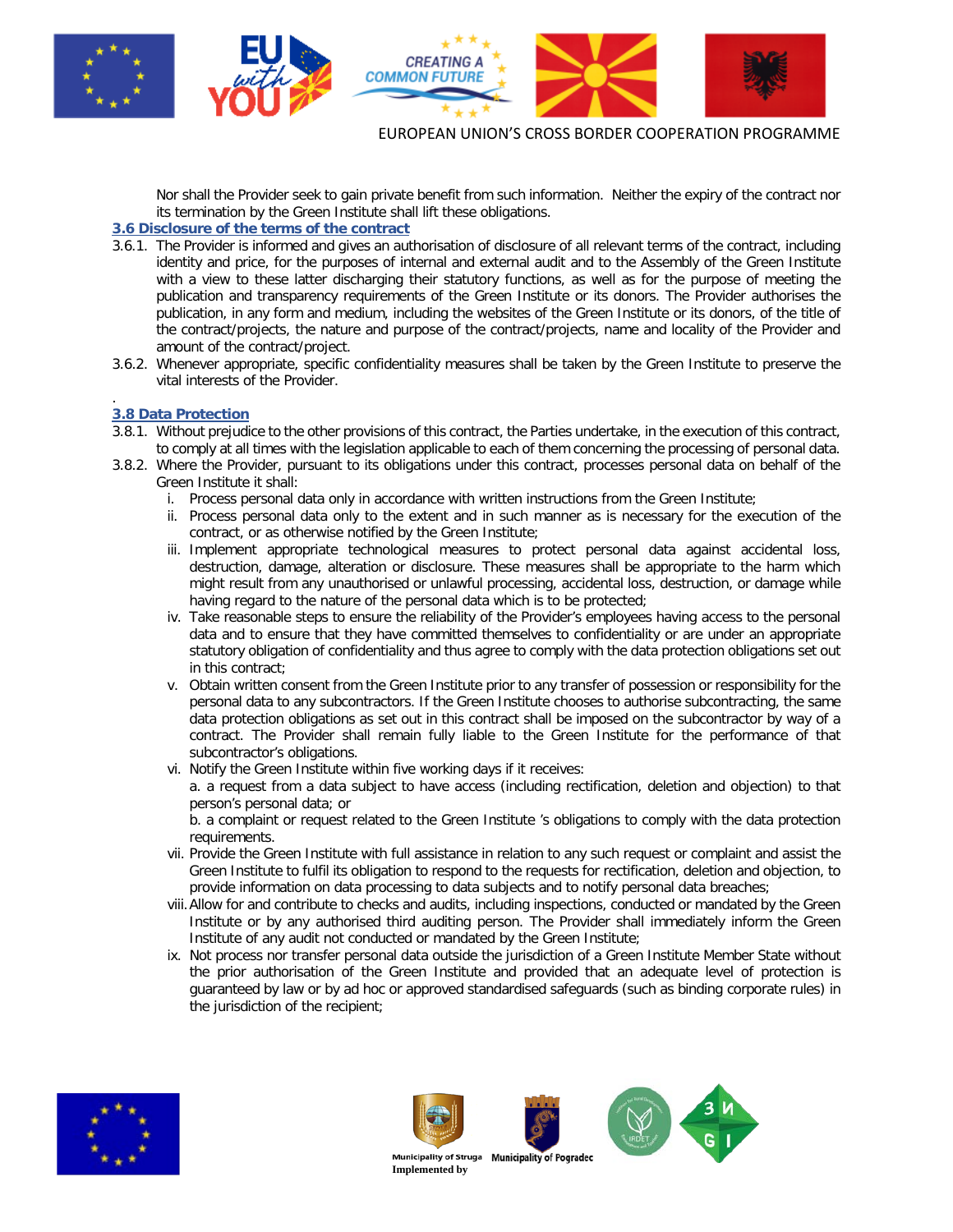

- x. Make available to the Green Institute all information necessary to demonstrate compliance with the obligations under the contract in connection with the processing of personal data and the rights of data subjects;
- xi. Upon the Green Institute 's request, delete or return to the Green Institute all personal data and any existing copies, unless the applicable law requires storage of the personal data.

### **3.9 Parallel Activities**

Where the Provider is a natural person who is employed in parallel to this Contract, they hereby confirm that they:

a) have been granted approval from their employer to perform paid services for the Green Institute under this Contract, and/or

b) have been granted leave during the performance of their obligations under this Contract.

## **3.10 Other obligations**

- 3.10.1. In the performance of the present contract, the Provider undertakes to comply with the applicable principles, rules and values of the Green Institute.
- 3.10.2. The Staff Regulations and the rules concerning temporary staff members shall not apply to the Provider.
- 3.10.3. Nothing in this contract may be construed as conferring on the Provider the capacity of a Green Institute staff member or employee.

## **ARTICLE 4 – FEES, EXPENSES AND MODE OF PAYMENT**

## **4.1 Ordering**

- 4.1.1. Each time an Order Form is sent, the selected Provider undertakes to take all the necessary measures to send it **signed** to the Green Institute within the deadline indicated in the Tender File. If this Provider is unable to take the Order or if no reply is given on his behalf within that deadline, the Green Institute may call on another Provider, if any, in accordance with the terms of the Tender File.
- 4.1.2. An Order Form is considered to be legally binding when the Order, signed by the Provider, is approved by the Green Institute, by displaying a Green Institute 's Purchase Order number on the Order, as well as by signing and stamping the Order concerned. Copy of each approved Order Form shall be sent to the Provider, to the extent possible on the day of its signature.
- 4.1.3. In return for the fulfilment by the Provider of its obligations under each Order, the Green Institute undertakes to pay the Provider the fees as indicated in the relevant Order Form, in the currency specified in the Table of fees.
- 4.1.4. Amounts/Fees indicated in this Contract and in each Order are final and not subject to review.

## **4.2 VAT**

- 4.2.1. Should the Provider not be subject to VAT, the amount invoiced shall be net fixed amount. Should the Provider be subject to VAT, the amount shall be invoiced as indicated in Articles 4.2.2 to 4.2.5.
- 4.2.2. Should the deliverables be taxable in France, the amount invoiced shall be VAT inclusive.
- 4.2.3. Should the deliverables be taxable in another EU country, and unless otherwise agreed between the Parties, the Green Institute will provide the Provider with an exemption certificate prior to the signature of the contract. The exemption certificate sent by the Green Institute should be retained by the Provider and presented to the relevant tax authorities to justify tax-free invoicing.
- 4.2.4. Should the deliverables be taxable in a non-EU country, the amount invoiced will not include VAT if the local (national) legislation allows for it, as the Green Institute enjoys tax exemption according to the local tax office. Otherwise, it shall include VAT.

# **4.3 Invoicing and payment**

- 4.3.1. For each Order completed, and upon acceptance of the Deliverable(s) by the Green Institute, the Provider shall submit an invoice or a request for payment in triplicate and in the currency specified in the Table of fees, in conformity with the applicable legislation.
- 4.3.2. Before accepting the Deliverable(s), the Green Institute reserves the right to ask the Provider to submit any other document or information that may serve the purpose of establishing that the Contract has been duly executed.







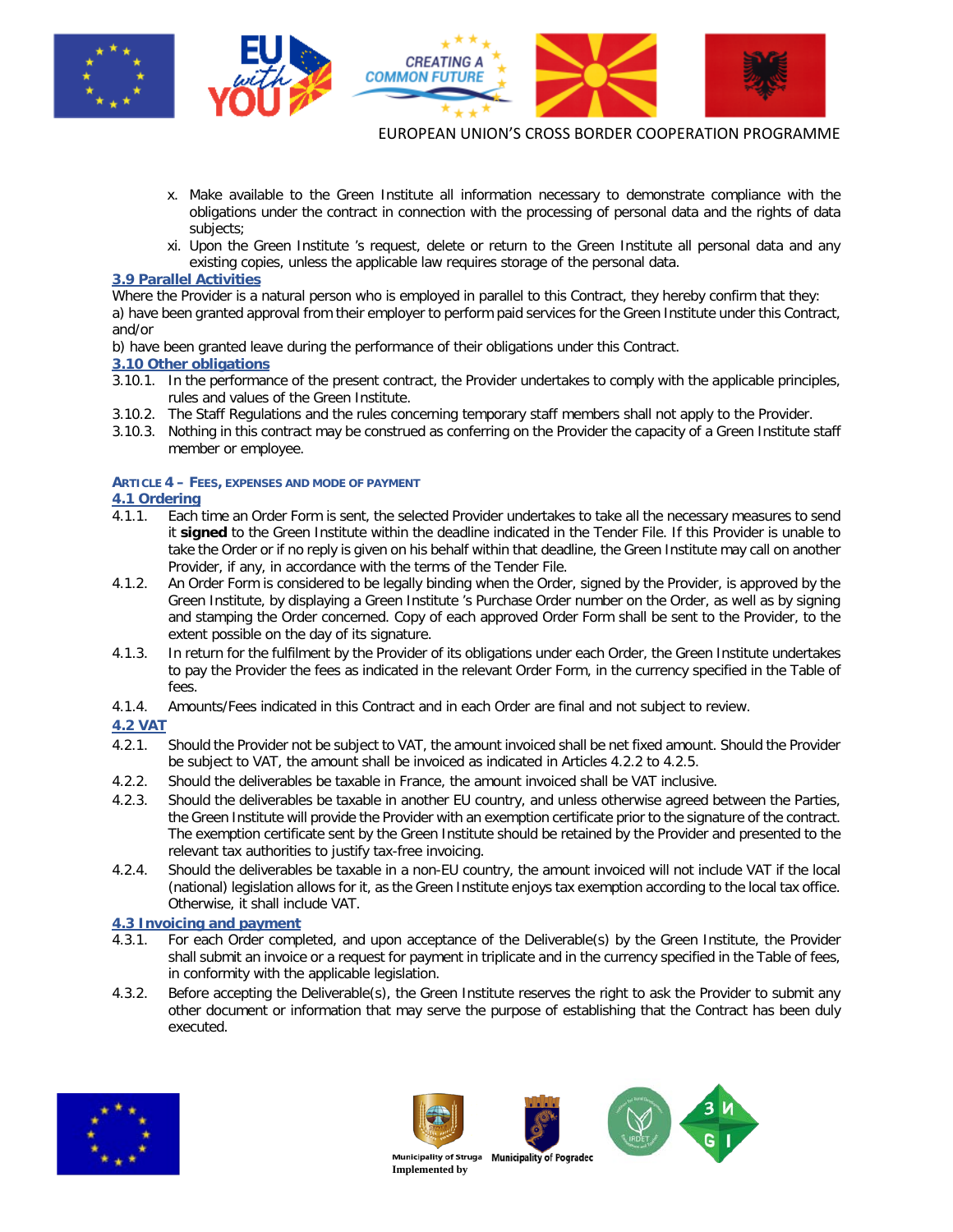

- 4.3.3. In the case of event organisation, the Provider shall in any case submit any document that proves that the event took place, including but not limited to an attendance sheet broken down into half days specifying the location, date(s) and time(s) of the event(s) or activity(ies), to be individually signed by each participant and the Provider.
- 4.3.4. The payment for the Deliverables to be paid by the Green Institute shall be made within 60 calendar days of submission of the invoice described in Article 4.3.1, subject to the submission of the Deliverable(s) described in the Terms of reference and its/their acceptance by the Green Institute.
- 4.3.5. Advance payments are subject to a written agreement between the parties, on an order by order basis, and should be paid within 60 calendar days upon signature of the Order concerned.

# **4.4 Other expenses**

- In the event of the Provider being required to travel for the purposes of the contract, it is expected that the fees already include travel and subsistence expenses.
- **ARTICLE 5 - BREACH OF CONTRACT**
- 5.1. In the event that:
	- a) the Provider does not satisfy the conditions laid down in this contract or those resulting from any modifications duly accepted in writing by both parties, in accordance with the provisions of Article 6 below; or
	- b) the Deliverables provided as referred to under Article 1.1 do not reach a satisfactory level; or
	- c) the Provider is in any of the situations listed in Article 11.2.

the Green Institute may consider there to have been a breach of contract and may consequently refuse to pay to the Provider the amounts referred to in Article 4.1 and Article 4.4 above.

- 5.2. In the cases described in paragraph 5.1 above, the Green Institute reserves further, at any moment and further to prior notification to the Provider, the right to terminate the contract in all or in part. In case of termination, the Green Institute shall pay only the amount corresponding to the deliverables actually and satisfactorily provided at the time of termination of the contract and shall request reimbursement of the sums already paid for Deliverables not provided. In case of partial termination, the obligations of the parties shall endure for all deliverables which are not subject of the notification of termination.
- 5.3. The outstanding sums shall be paid to the Green Institute 's bank account within 60 calendar days from the notification in writing by the Green Institute to the Provider regarding the outstanding sums to be paid.

## **ARTICLE 6 - MODIFICATIONS**

- 6.1. The provisions of this contract cannot be modified without the written agreement of both parties. This agreement may take the form of an exchange of emails provided it is done using the contact details specified in Article 8.
- 6.2. Any modification shall not affect elements of the contract which may distort the initial conditions of the tendering procedure or give rise to unequal treatment between the tenderers.
- 6.3. This contract may not be transferred, in full or in part, for money or free of charge, without the Green Institute 's prior authorisation in writing.
- 6.4. The Provider may not subcontract all or part of the Deliverables without the written authorisation of the Green Institute. If authorised to subcontract by the Green Institute, the Provider shall ensure compliance with all contractual conditions by all authorised subcontractors. The Provider shall remain fully liable to the Green Institute for the performance of that subcontractor's obligations.

## **ARTICLE 7 - CASE OF FORCE MAJEURE**

- 7.1. In the event of force majeure, the parties shall be released from the application of this contract without any financial compensation. Force majeure is defined as including the following: major weather problems, earthquake, strikes affecting air travel, attacks, a state of war, health risks or events that would require the Green Institute or the Provider to cancel the contract.
- 7.2. In the event of such circumstances each party shall be required to notify the other party accordingly in writing, within a period of 7 calendar days.

## **ARTICLE 8 - COMMUNICATION BETWEEN THE PARTIES**







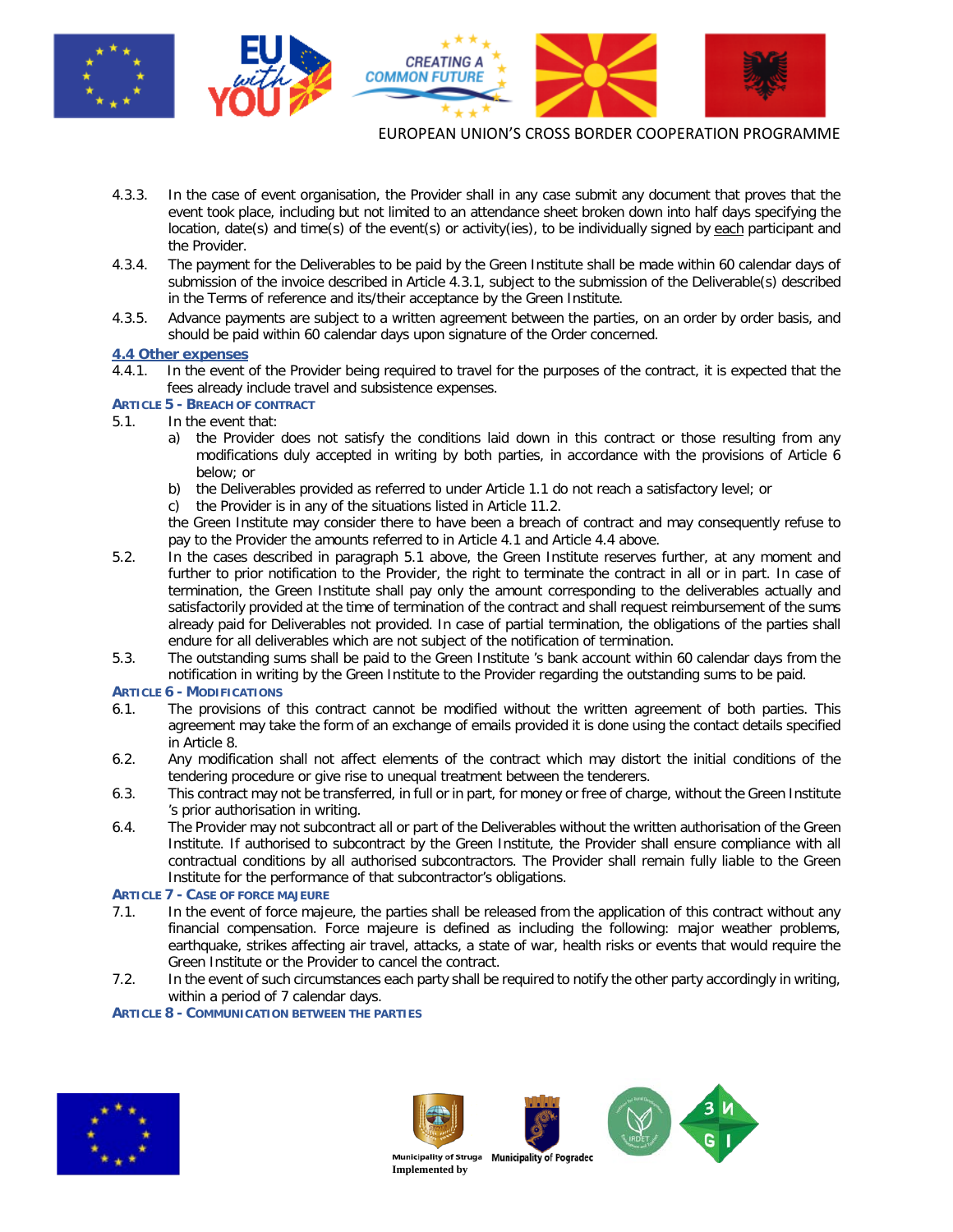

- 8.1. The Contact point within the Green Institute is indicated on the cover page of the Act of Engagement (See page 1 above).
- 8.2. The Provider can be reached through the means indicated in the Act of Engagement (see page 1 above).
- 8.3. Any communication is deemed to have been made when it is received by the receiving party, unless the Contract refers to the date when the communication was sent.
- 8.4. Electronic communication is deemed to have been received by the receiving party on the day of successful dispatch of that communication, provided that it is sent to the addressees listed in paragraphs 1 and 2 above. Dispatch shall be deemed unsuccessful if the sending party receives a message of non-delivery. In this case, the sending party shall immediately send again such communication to any of the other addresses listed in paragraphs 1 and 2 above. In case of unsuccessful dispatch, the sending party shall not be held in breach of its obligation to send such communication within a specified deadline, provided the communication is dispatched by another means of communication without further delay.
- 8.5. Mail sent to the Green Institute using the postal services is considered to have been received by the Green Institute on the date on which it is registered by the department identified in paragraph 1 above.
- 8.6. Formal notifications made by registered mail with return receipt or equivalent, or by equivalent electronic means, shall be considered to have been received by the receiving party on the date of receipt indicated on the return receipt or equivalent.

## **ARTICLE 9 –ACCEPTANCE**

The provision of Deliverables referred to in this contract shall be the subject of a written acceptance procedure. If acceptance is refused, the Green Institute shall inform the Provider accordingly, giving reasons, and may set new modalities for the provision of the Deliverables. If acceptance is refused again, the Green Institute may terminate the Contract in whole or in part without previous notice and without paying any financial compensation.

# **ARTICLE 10 – CONSORTIUM**<br>10.1. The Providers have

- The Providers have full responsibility for carrying out and complying with the terms of the contract.
- 10.2. The Providers are jointly and severally liable. If a Provider fails to implement its part of the contract, the other Providers become responsible for the carrying out of the Deliverables, unless the Green Institute expressly relieves them of this obligation.
- 10.3. In case of breach of contract, where applicable, the Green Institute will claim back the amounts paid but that were not due under the contract. The coordinator of the consortium is fully liable for repaying the debts of the consortium; even if it has not been the final recipient of those amounts.
- 10.4. The internal roles and responsibilities of the Providers are divided as follows:
- 10.4.1 The Contracting Authority might design a Team Leader
- 10.4.2 Each Provider must:
	- (i) inform the Contracting Authority (Green Institute appointed staff) immediately of any events or circumstances likely to affect significantly or delay the performance of the contract and circumstances affecting the award of the contract or compliance with the requirements of the contract;
	- (ii) submit to the Contracting Authority in good time: - any other documents or information required by the Green Institute under the contract, unless the contract requires the Provider to submit this information directly;
		- any information requested by the Contracting Authority/ Team Leader in order to verify the state of performance of the Deliverables under the contract, the proper implementation of the contract and compliance with the other obligations under the contract.
	- (iii) give the other Providers access to any pre-existing intellectual property rights needed for the performance of the contract and compliance with the obligations under the Agreement.
- 10.4.3 The Contracting Authority, with support from the Team Leader must:
	- (i) monitor that the Deliverables are carried out timely and properly, in accordance with the terms of the contract;
	- (ii) act as the intermediary for all communications between the Providers and the project itself (in particular, providing the Green Institute with the information described in Article 10.4.2(ii) immediately), unless the agreed otherwise by the Parties;